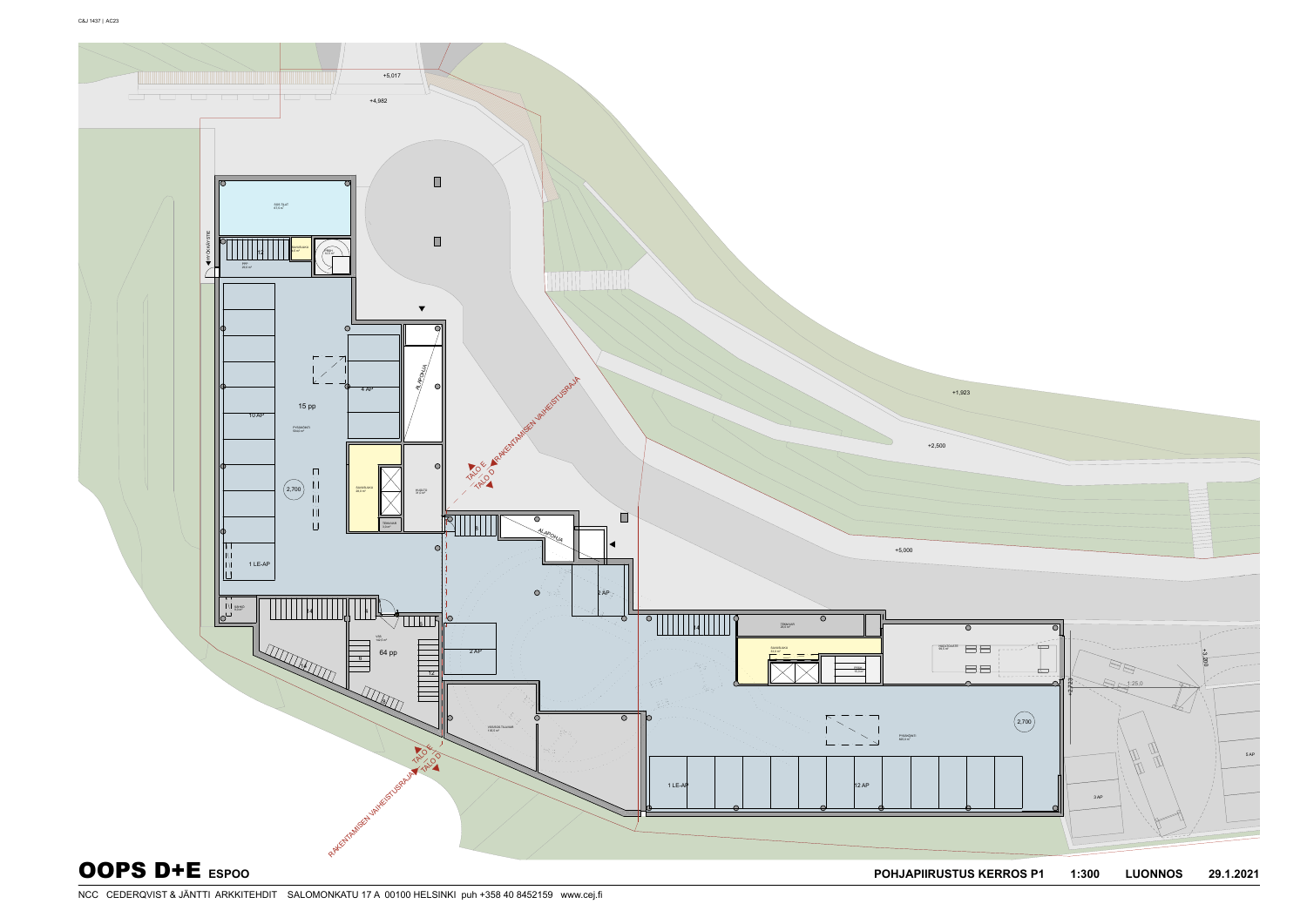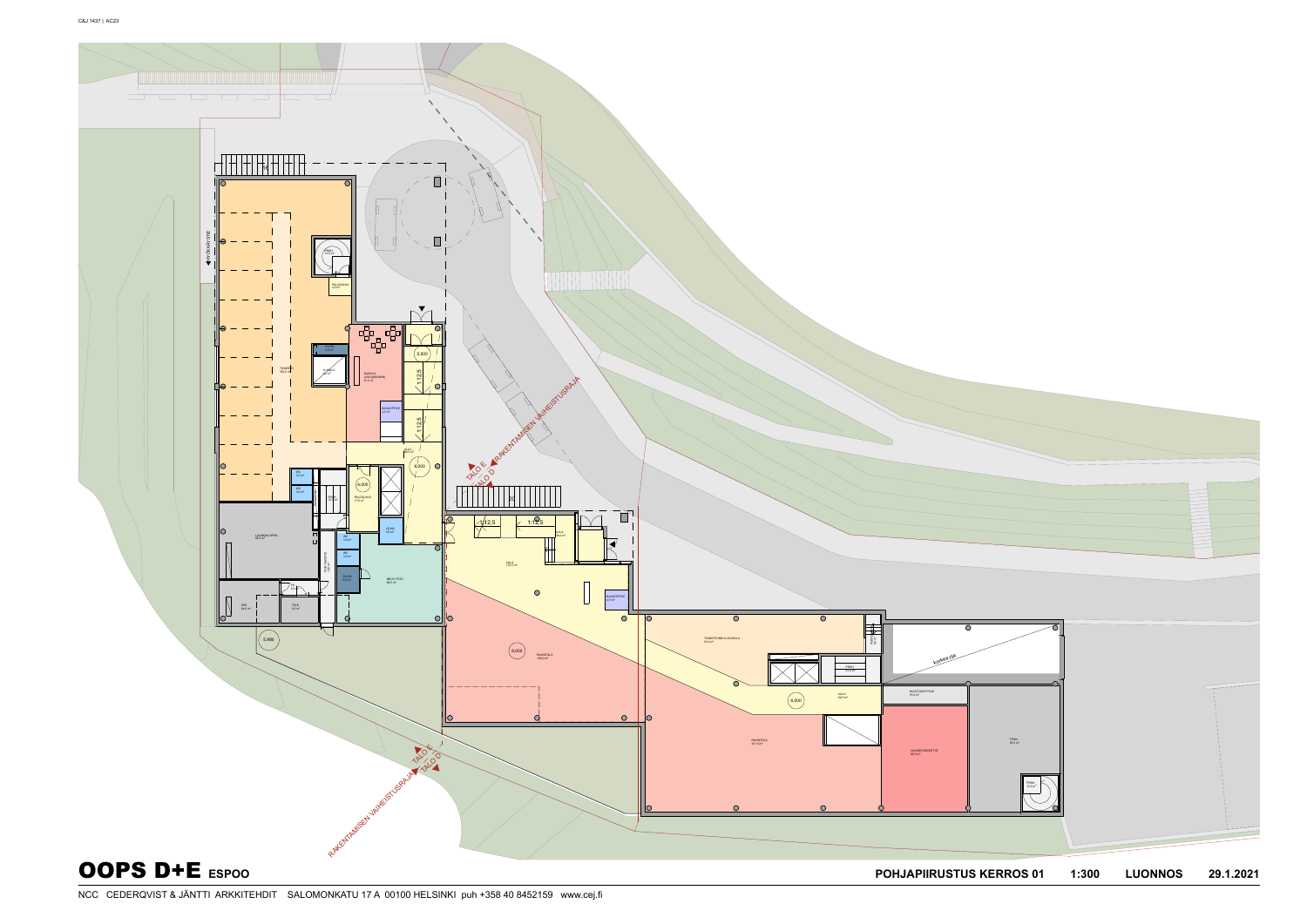

 $\overline{\phantom{a}}$   $\overline{\phantom{a}}$   $\overline{\phantom{a}}$   $\overline{\phantom{a}}$   $\overline{\phantom{a}}$   $\overline{\phantom{a}}$   $\overline{\phantom{a}}$   $\overline{\phantom{a}}$   $\overline{\phantom{a}}$   $\overline{\phantom{a}}$   $\overline{\phantom{a}}$   $\overline{\phantom{a}}$   $\overline{\phantom{a}}$   $\overline{\phantom{a}}$   $\overline{\phantom{a}}$   $\overline{\phantom{a}}$   $\overline{\phantom{a}}$   $\overline{\phantom{a}}$   $\overline{\$ 

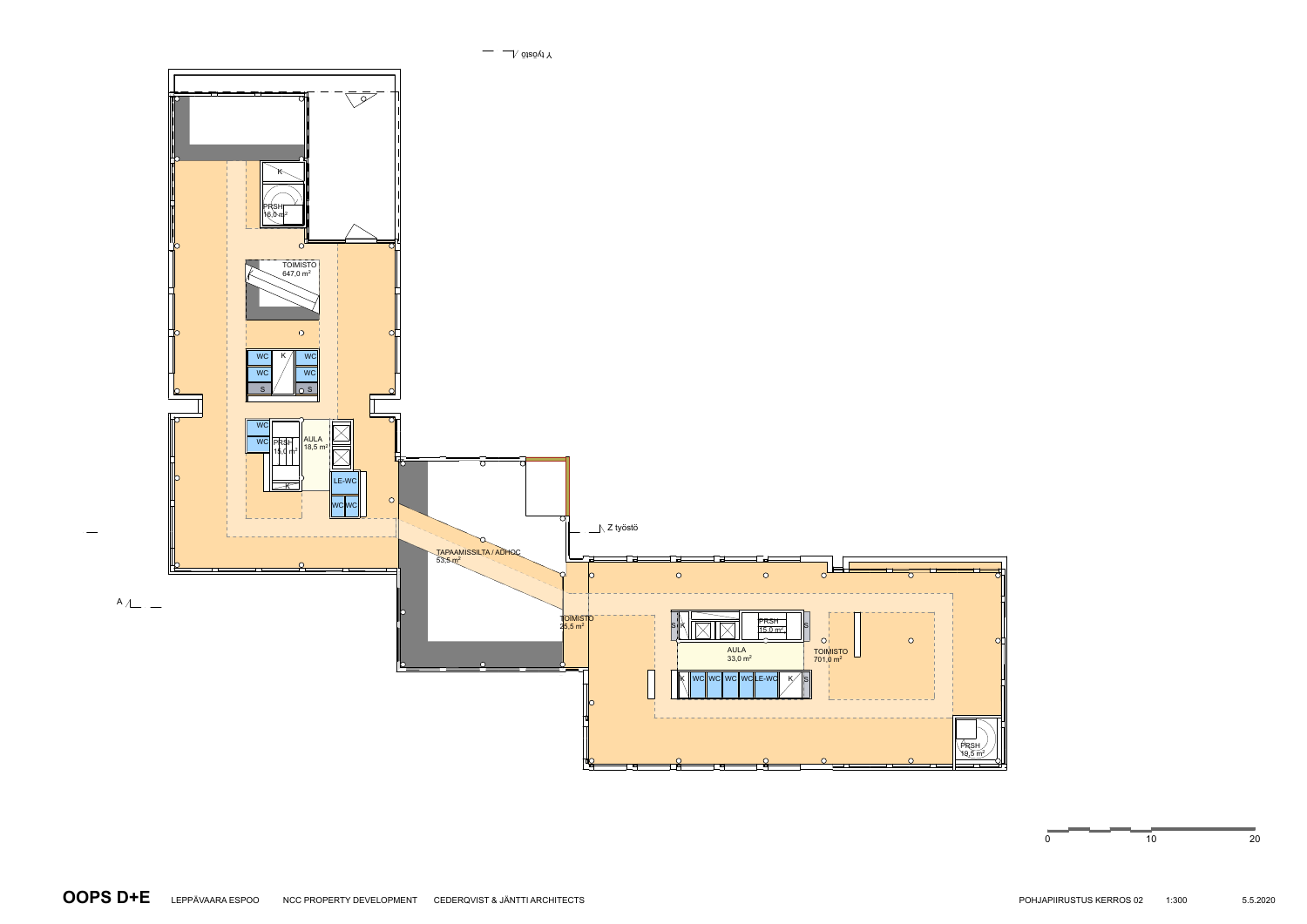